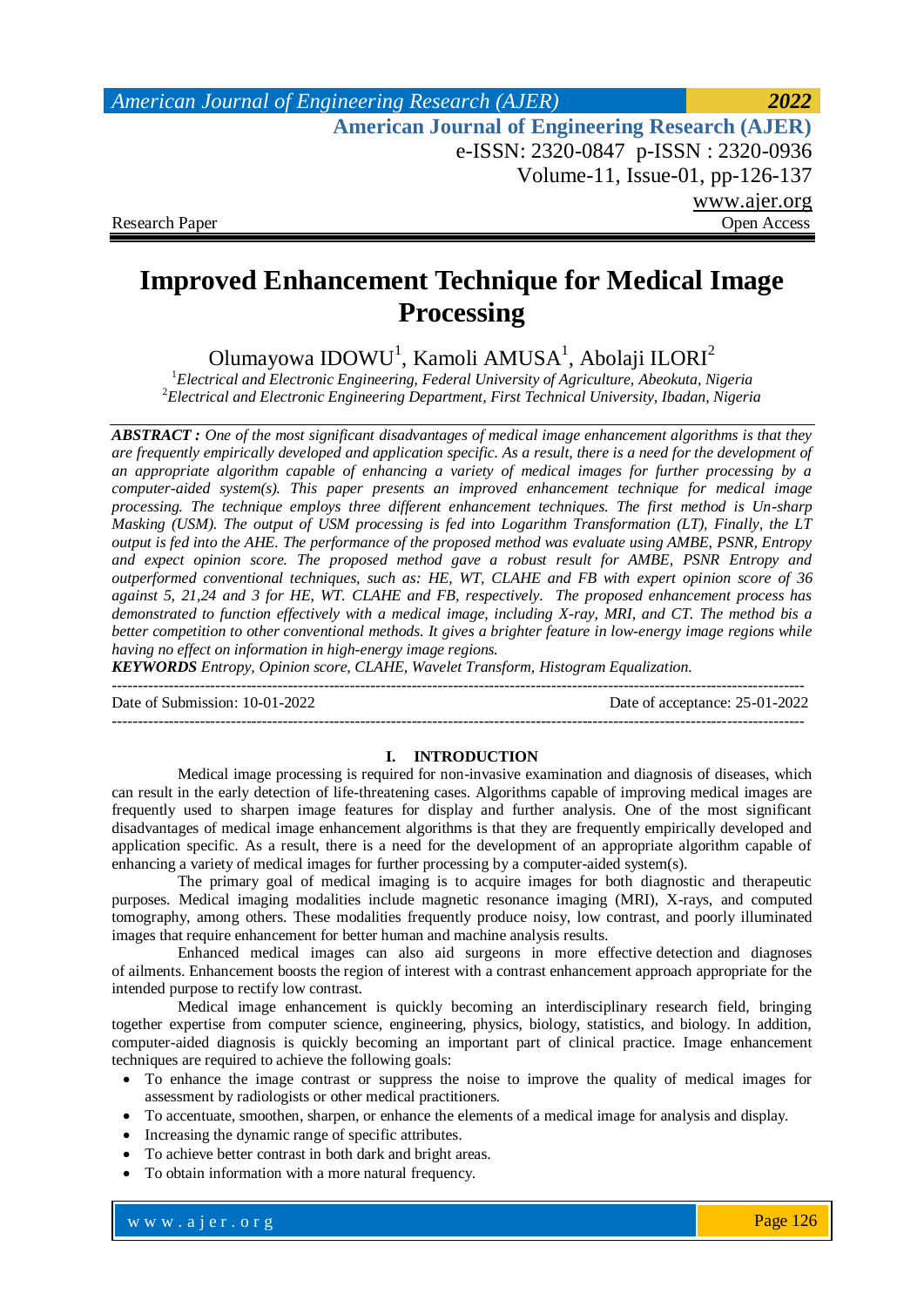• To make it easier to implement and maintain brightness.

Medical imaging (MI) refers to the processes (generally non-invasive) that are used to provide visible images of a person's interior composition, mostly for research purposes. The findings of such investigations may lead to the development of appropriate treatments for disease detection and management. MI can generate a wide range of data for both normal and abnormal internal organs; however, these data must be improved before being sent into the CADx system for proper analysis. As a result, the relevance of medical image improvement cannot be overstated, as it may lead to improved CADx system performance.

Sonography, scopes, thermal magnetic, X-ray, gamma, and isotope imaging are a few of the MI technologies available for obtaining information about the position and status of the body's interior organs. When compared to external imaging techniques, these technologies have additional limitations. Medical images in the billions are captured each year for diagnostic purposes. Radiation modalities (ionizing and nonionizing) are used in over half of these images [1].

A digital image is a discrete function that denotes the quantity of physical appearance of a scene, such as color or illumination. Digital photographs have the advantage of reduced processing costs, easier transmission and storage, simple and inexpensive reproduction, flexible alterations, and immediate quality assessment. The downsides of digital images include loss of quality when resized, the need for a faster processor for modifications, and the need for more memory [2].

Image processing is the use of a computer to modify digital images for communication, storage, adaptability, and elasticity, among other things. Image processing dates back to the 1960s and has been used for a variety of clinical purposes. Image processing became cheaper and faster as computer systems evolved in the 1970s [3].

#### **II. MEDICAL IMAGING SYSTEMS**

These imaging systems typically use patient-generated signals to create images from nonionizing or ionizing sources.

### *A. X-ray Imaging Systems*

Since the discovery of X-rays by Roentgen (a German scientist), X-rays have been utilized for MI. Electrons are generated in the cathode by a thermal emission technique and sped up by a potential difference of 50–150 KV in an X-ray tube. The X-rays are produced when electrons collide with the anode. Just 1% of this energy is transformed to X-rays, with the remainder converted to heat [6]. 2D plans of the internal structure are produced inside the X-ray machine. It utilizes a fluoroscopy to scan moving organs to produce images which could be displayed, transmitted or stored. Computed radiography (CT) images are produced via the use oof image receptors. Mammography images are produced via a low dose X-ray (low energy X-ray), it is used majorly to capture breast image.

#### *B. Computed tomography (CT)*

CT modality produce multiple dimension images as against the conventional radiography. Multiple slices of body tissues are produced in different directions by the CT scanner. The patient is scanned by rotating X-ray tube. A CT scanner generates multiple slices of body tissues in various directions. The patient is placed inside the CT scanner's aperture and scanned in all directions by a rotating X-ray tube [4].

#### **III. LITERATURE REVIEW**

Healthcare engineering, one of the world's important and rapidly growing industries, encompasses all aspects of illness prevention, diagnosis, treatment, and management, including the preservation and improvement of overall health and well-being through medical services [7]. Medical imaging technologies are increasingly being used not only for early disease diagnosis and treatment, but also for disease prevention, health check-ups, serious disease screening, patient monitoring, disease severity evaluation and therapies selection. The importance of medical imaging technologies in healthcare applications has grown steadily [8].

Medical image enhancement has become a normal task due to its ability to facilitate illness diagnosis and treatment, image-guided surgery, and other medical links more timely, accurate, and efficient. Cutting-edge image enhancement aids doctors in effectively interpreting medical images by creating outstanding tissue uniformity, optimal contrast, edge enhancement, artifact elimination, intelligent noise reduction, and other features [8, 9].

The field of medical image processing is vast and complicated. Medical images are necessary for diagnosing and treating patients. The doctor's ability to examine medical images will be hampered by poor image quality and contrast, resulting in processing issues. Furthermore, due to medical technologies and methods, physicians may have minimal control over the acquisition of medical images, resulting in non-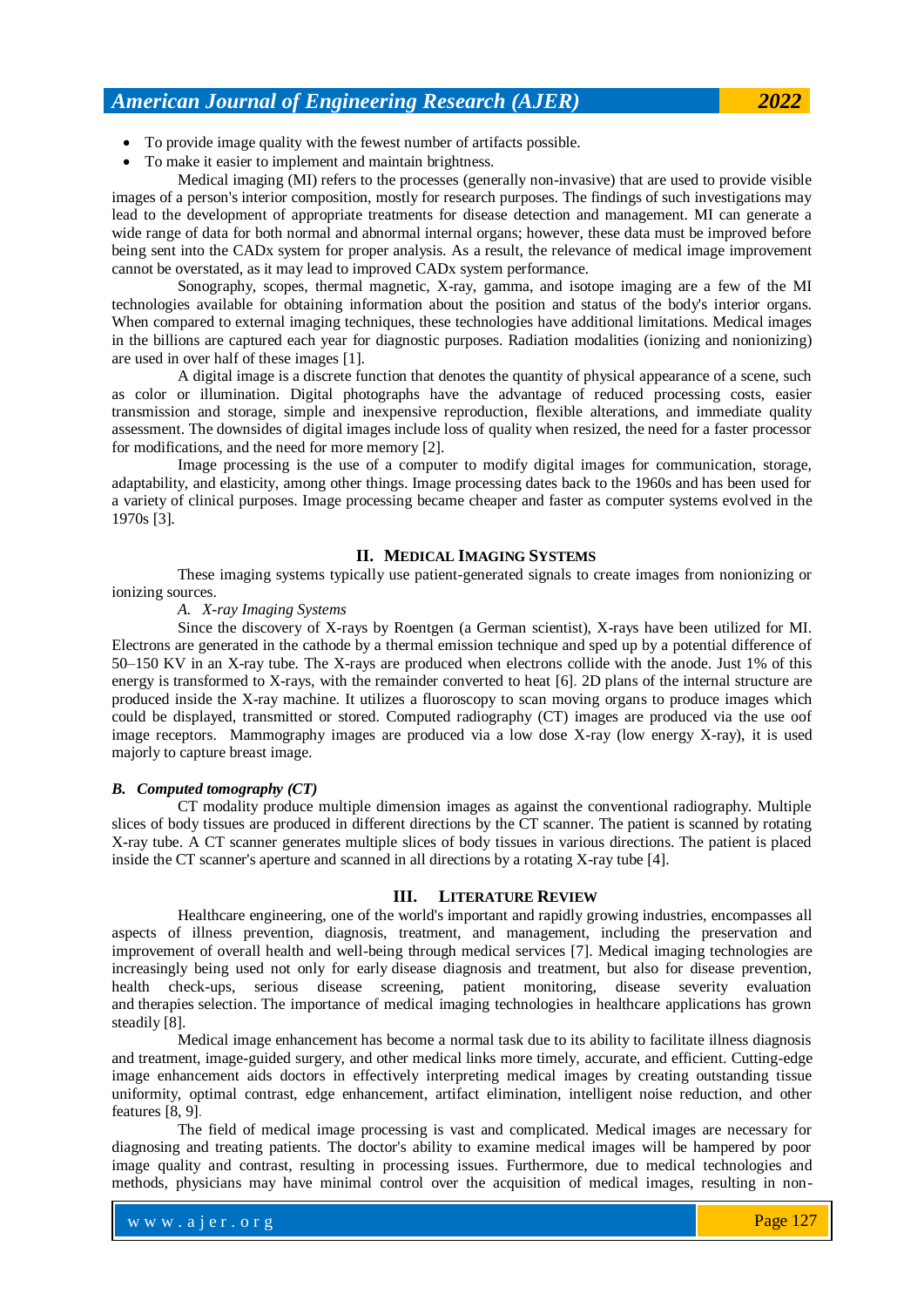homogeneous brightness and contrast levels in medical images. As a result, improving picture quality and contrast in biomedical images is critical. X-rays, for example, may have little detail and contrast. Due to the absence of enough light injected into the cavity, frames obtained during minimally invasive surgery may have a significant darkened zone; foggy tissue often lack clarity in high contrast frames. Then, it is critical to identify images that require enhancement and to adaptively select the targeted dark regions for additional processing and image contrast enhancement. Researchers have developed a variety of image enhancement techniques, including the fuzzy method [10], histogram equalization method [11], histogram matching method [12] and equalized histogram equalization image enhancement method [13]. There are also other image enhancement techniques, such as nonlinear image enhancement [14] and wavelet transform [15, 16, 17].

The subject of medical imaging is becoming increasingly significant for diagnostic and therapy purposes in recent years. It is a complex field that includes professionals and experts in other fields and uses a variety of equipment for disease diagnosis, including Magnetic Resonance Imaging (MRI), Positron Emission Tomography, and Computed Tomography, among others. Computer Science, Electrical Engineering, and Electronics Engineering all have a part in medical imaging [18]. The presence of imaging information in disease diagnosis always has an impact on the diagnosis's outcome. The loss of information that occurs during the acquisition of an image, resulting in a reduction in contrast. The image's difficulty comes in the shape of gray levels, image contrast, and backdrop contrast, all of which make it difficult to segment or determine the borders of the blood vessels [19]. The primary goal of image enhancement is to smooth an image while taking nonimpulsive noise into account. For noise reduction and segmentation, linear filters are used. The higher the contrast of the image, the easier it is to spot an incorrect disease diagnosis. This aids in the transformation of the image into a more acceptable format [20].

The goal of image enhancement techniques is to manipulate an existing image to improve its quality and visual appearance for a human viewer. Image enhancement is one of the most complicated, exciting, and significant areas of research in image processing because low contrast images are difficult to visualize. Many algorithms are developed to tackle complicated challenges in image visualization, data retrieval of the detected condition, and statistics using various types of images enhancing methods such as global [21], local [22] and hybrid [23]. Computed tomography, magnetic resonance imaging, mammography, and other imaging modalities are also available. MRI is a multi-planar imaging technology that allows for the capturing of images in the coronal and sagittal planes without bothering the patient in order to gain images of the body's interior structure.

Digital Image Processing (DIP) is a wide area of research that consists of numerous topics, one of which being Signal Processing [24]. Digital Image Processing (DIP) allows for image components manipulation as needed in a given application. DIP is utilized in a wide range of industries, including medical imaging, satellite photographs of planets and a variety of industrial applications. MRI, Xrays, Ultrasound, CT scan, and other medical images are used extensively in the medical industry to determine the specific problem in the patient's body. These images provide a detailed examination of a variety of disorders, including brain tumours, cancer, inflammation and so on. Thus, the physicians can better treat and identify the disease, the photos must be of high quality and contain all of the necessary information about the afflicted body part. Using image enhancement techniques to increase the visual quality of an image allows us to better localize pixels present in the input image, resulting in images with good contrast. MRI pictures have a low contrast. Various image enhancement techniques enable practitioners examine and treat the affected area by improving the brightness and contrast of the image. After enhancing the pictures and identifying the tumour location, the grade of the tumor must be determined.

Both diagnosis and therapy in digital health can be difficult to achieve with any degree of precision without medical imaging. An X-ray is a painless, rapid procedure that creates images of structures within the human body, especially bones. X-ray beams flow through the body, and depending on the density of the material they pass through, they are absorbed in varied amounts. Since its invention, the X-ray has been widely used in biomedical and medical sectors. X-rays have now become an important part of the medical diagnosing process. Although a medical X-ray image contains a lot of information, the details are fuzzy and the contrast is low, which has a negative impact on the doctor's decision. Thus, the important elements of this type of image improvement are improving image contrast and enhancing detail sharpness while suppressing noises [25]. The goal of medical image enhancement is to improve the image's perceptibility. Denoising, sharpening edges, enhancing brightness, improving contrast, and other image enhancement procedures provide benefits that allow doctors and clinicians to pay closer attention to minute details in the image. Contrast adjustment, histogram equalization, edge-preserving filters, wavelet-based algorithms, deblurring, and denoising are examples of enhancement techniques. Due to limitations in medical technology, medical images are frequently obtained with low-contrast, low-intensity, noisy, fuzzy, and other issues. These images are of poor quality and cannot be utilized for diagnosis. As a result, accurate image processing is required to provide higher-quality photos with more details for better analysis [26]. Numerous scholars have presented various approaches to deal with lowquality images in the previous few years.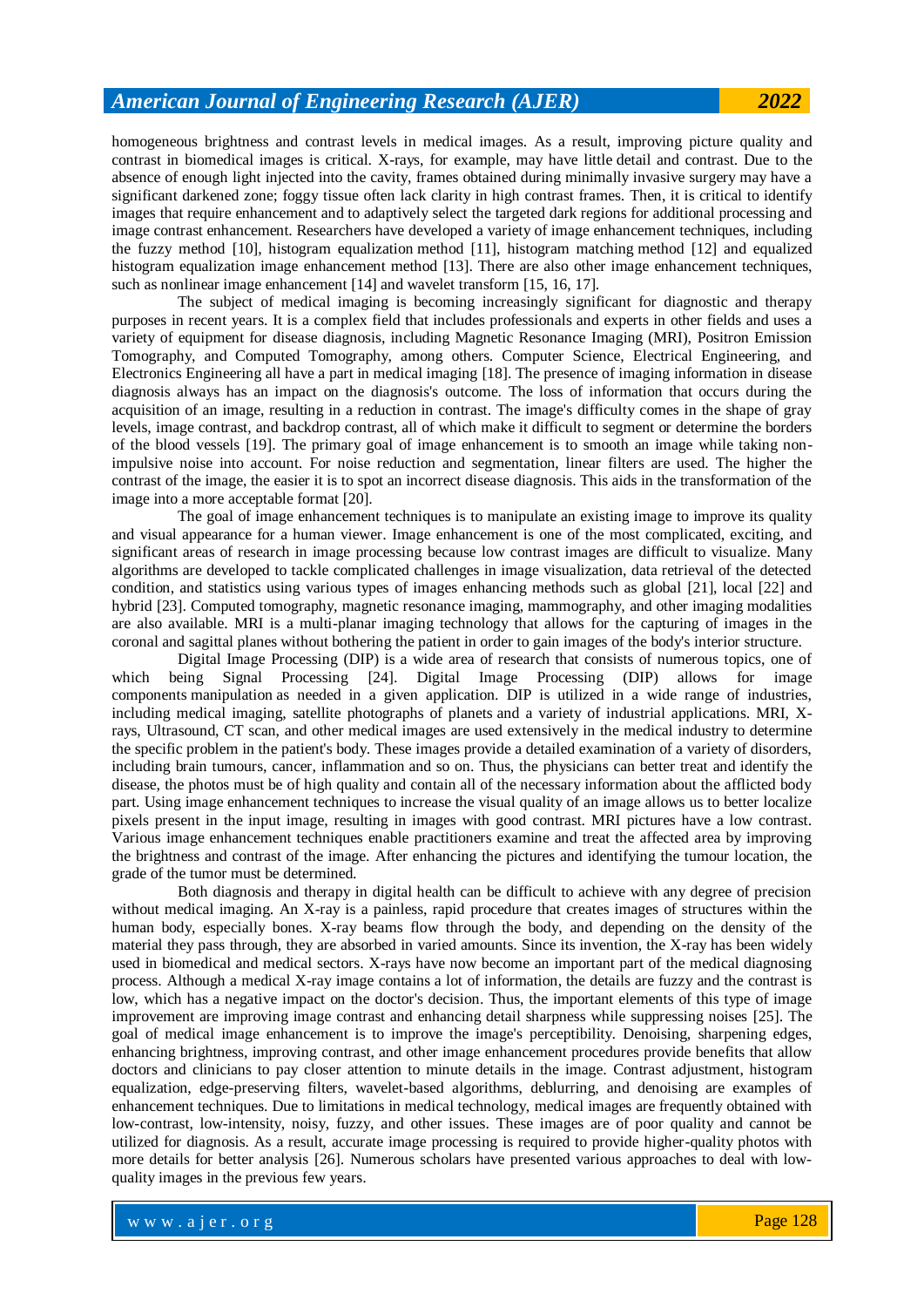Insufficient lighting, blurred edges and low contrast in medical photographs can be caused by differences in the density of various tissues in the human body, peristalsis of the tissue in the human body and sensor noise. The goal of medical image enhancement is to improve image contrast or characteristics in order to aid activities like clinical diagnosis and treatment decision-making. As a result, before studying a medical image, it is important to improve its quality [27].

Image enhancement technology is currently separated into two categories based on the processing space: spatial domain and transform domain. The first method involves directly processing the pixel space of the original image to improve brightness, which reduces image contrast and overwhelms details (e.g., Smoothing and sharpening filtering, Contrast Stretching, Compression of dynamic range, histogram equalization, gradient field equalization, and multiscale retinex [28]. When using spatial filtering to smooth an image, the edge information of the object in the image is weakened. Image contrast will be diminished when sharpening an image with spatial filtering. Although histogram processing cannot highlight image borders, it does have a stronger enhancing effect on medical photos with low dynamic range and inadequate lighting. The second method is to process in the transform domain to remove unwanted details and compensate for information loss during histogram equalization (e.g., Fourier transformation, Wavelet transformation, Curvelet transformation, non-sub-sampled contourlet (NSCT) transformation, none sub-sampled shearlet transformation (NSST) transformation, and so on). Wavelet transform (WT) offers good multiresolution analysis and time-frequency characteristics, which has been successfully employed in image processing. There are several image enhancing methods based on wavelet transform [29]. The non-linear transformation of the traditional wavelet transform is prone to causing visual deformation. A dyadic wavelet is a function that bridges the gap between continuous and discrete wavelets. When the signal is decomposed using the dyadic wavelet transform, it has strong directivity and there is no down sampling, therefore the sub band components acquired by decomposition of each layer are redundant. The dyadic wavelet transform's translation invariance ensures that the image's significant information is not greatly moved in the dyadic wavelet domain, successfully avoiding the visual deformation induced by the non-linear transformation. As a result, the dyadic wavelet transform is commonly utilized in image feature extraction, denoising, and augmentation [30].

## *A. Related Works*

Various spatial domain enhancement techniques are discussed here. A technique that modifies the cumulative distribution function of medical image using the spline function was proposed by [31]. Histogram equalization technique stretches and flattens the histogram of the original image across the entire dynamic range (0-255) for medical image improvement [32]. Recursive mean-separate HE (RMSHE) recursively divides the image's histogram into sub-histograms based on mean grayscale value, then equalize them individually to increase image's contrast [32]. Recursive sub-image Histogram equalization technique was proposed by [46]. It enhances the histogram in a similar version to RMSHE, except that after setting the probability distribution function to 0.5, the histogram is recursively divided. [33] proposed adaptive HE with edge-based denoising technique which is in two stages: initial image de-noising with the wavelet-based de-noising technique and contrast enhancement with specific control parameters by adaptively stretching the histogram. Inverse sigmoid enhancement which improves X-ray images by using the inverse sigmoid function instead of the log function as a tone mapping in the retinex processing was proposed by [34].

Nonlinear transfer function with Un-sharp masking enhancement was proposed by [35]. It is a local brightness enhancement technique which separates the V-space image into smaller windows, calculates the nonlinear transfer function of each window, and then enhances the pixels in each window before restoring the contrast of the brightness enhanced image. Un-sharp masking which improves contrast and overcomes the limitation of using a fixed scale value regardless of the input medical images, where scale values are chosen at random was proposed by [36]. Cuckoo search optimized image enhancement technique which uses Adaptive mutation and cross-over was proposed by [37]. It uses the same threshold value to determine the chance of establishing a nest and to adapt genetic operators.

Some of the transform techniques are covered in this section. 2D- QDFT Zonal rooting and alpha rooting enhancement method was proposed by [38]. In the technique, frequency spectrum is divided into zones using the zonal alpha rooting approach. It then uses alpha rooting with various alpha values for different zones. Modifies the reference grey lines to enhance or improve visual perception. Dark channel prior method [39] Enhances the contrast and highlights the details in an X-ray image that has been deteriorated by X-ray scattering, similar to the prior method of haze scattering by dark channel. [40] uses the luminance gain matrix and color space derived after performing gamma correction to the HSV (Hue, Saturation, and Value) channel to boost the contrast of RGB (Red, Green, and Blue) channels. Contrast In the case of the luminosity channel in L\*a\*b color space, limited adaptive histogram equalization boosts contrast.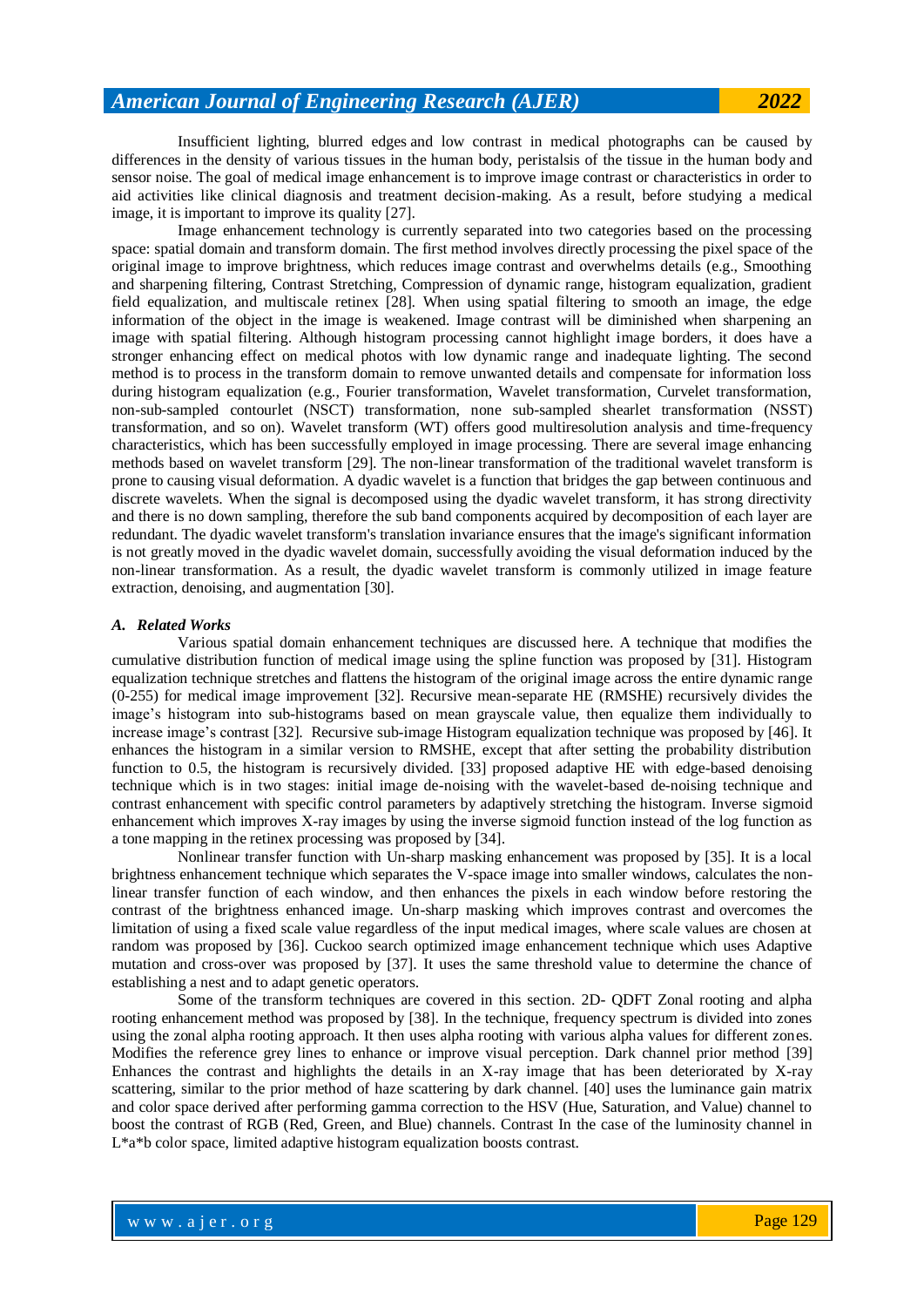

**Fig.1. Flow Diagram of the Proposed Method**

The flow diagram of the proposed medical image enhancement method is shown in Fig.1. As shown in the flow diagram, this study employs three different enhancement techniques. The first method is Un-sharp Masking (USM), which is used to sharpen the image by enhancing the edges and thus removing any blur that may be present in the input medical image. The output of USM processing is fed into Logarithm Transformation (LT), which aims to increase the brightness of dark pixels in the image for dynamic range improvement. Some of the hidden details are expected to be revealed by LT. Finally, the LT output is fed into the AHE technique, which is expected to improve contrast. The output of the AHE stage represents the final output of the proposed improved medical image enhancement scheme. The selection of these merged methods is influenced by their relative advantages over others, which include simplicity in terms of mathematical complexity, robustness, and speed. The algorithm of the proposed method is shown in Table 1.

| SN | <b>STEPS</b>                                    |  |
|----|-------------------------------------------------|--|
|    | Input: medical image (s)                        |  |
|    | Output: Enhanced medical image (s)              |  |
| 3  | If image (s) is color then                      |  |
| 4  | apply color space conversion (RGB to HSV)       |  |
| 5  | read the value components of HSV                |  |
| 6  | else:                                           |  |
|    | apply log derived USM                           |  |
| 8  | apply LT                                        |  |
| 9  | apply AHE                                       |  |
| 10 | If image (s) is color then                      |  |
| 11 | compute new HSV value from H, S and V           |  |
| 12 | Perform color space conversion (new HSV to RGB) |  |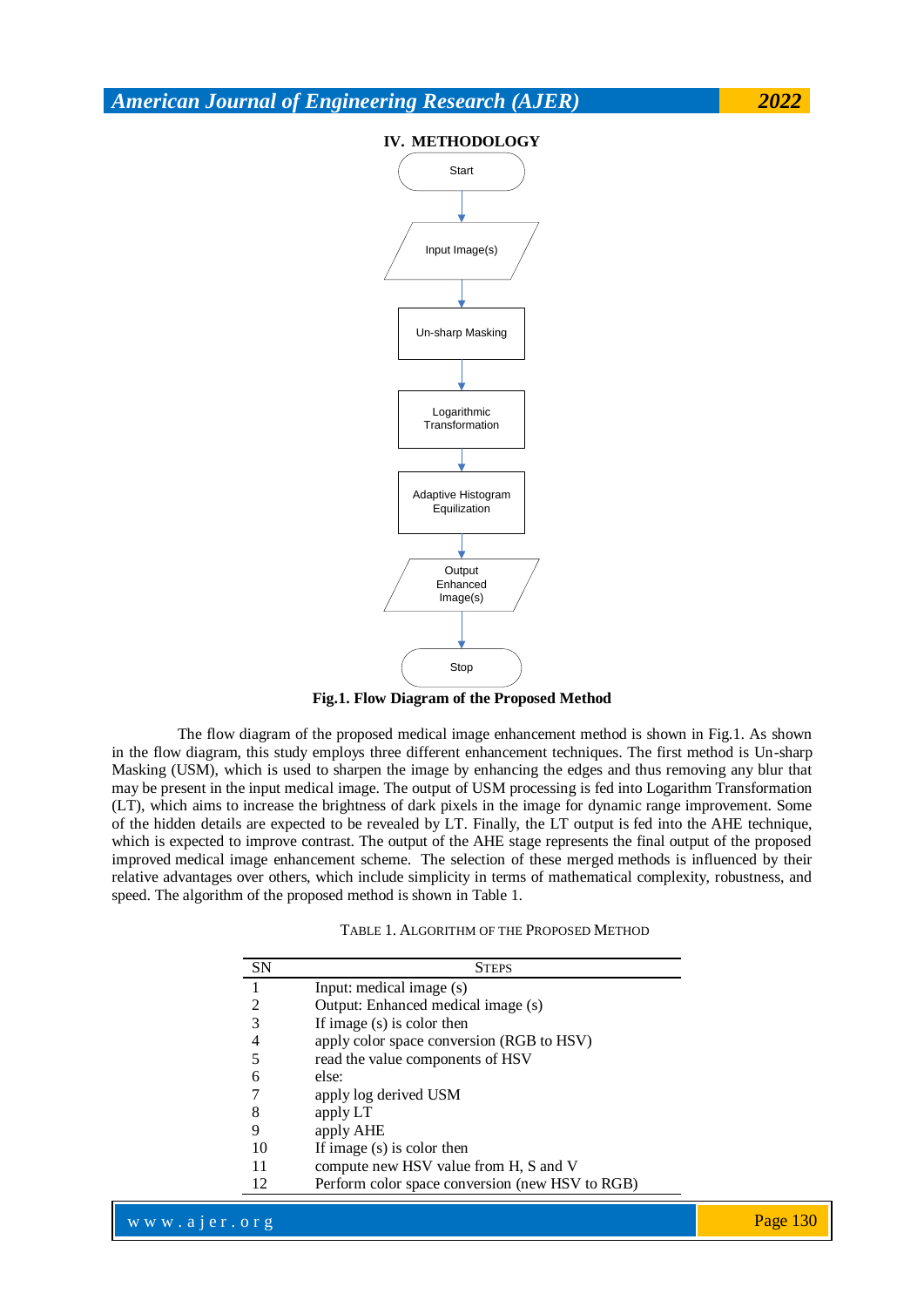|    | else:                  |
|----|------------------------|
| 14 | output                 |
| 15 | Enhanced medical image |

For image enhancement, the results of the proposed technique were compared to those of four other methods in the literatures. Histogram Equalization (HE), Contrast Limited Adaptive Histogram Equalization (CLAHE), a Wavelet Transform-based (WT) method by [41], and a Fuzzy-based method by [42] are the methods used.

| <b>Original Images</b> | <b>Proposed Method</b><br><b>Enhanced Images</b> |
|------------------------|--------------------------------------------------|
| X-ray 1                |                                                  |
| X-ray 2                |                                                  |
| $X$ -ray $3$           |                                                  |
| MRI 1                  |                                                  |
| MRI 2                  |                                                  |
| MRI 3                  |                                                  |
| CT <sub>1</sub>        |                                                  |
|                        |                                                  |
| CT <sub>2</sub>        |                                                  |
| CT <sub>3</sub>        |                                                  |

### **V. RESULTS AND DISCUSSION**

**Fig.2. Original and Enhanced Images**

Fig.2 shows images of the original test and the corresponding proposed method enhanced images. The results of the objective evaluation is shown in the histograms of Fig. 3 to Fig. 11. Fig. 3 shows the AMBE plots for MRI 1-3, Fig. 4 shows the PSNR plot for MRI 1-3, Fig. 5 shows the Entropy values for MRI 1-3. Considering the values of all the parameters, the proposed method performs better than the compared methods for the MRI test images.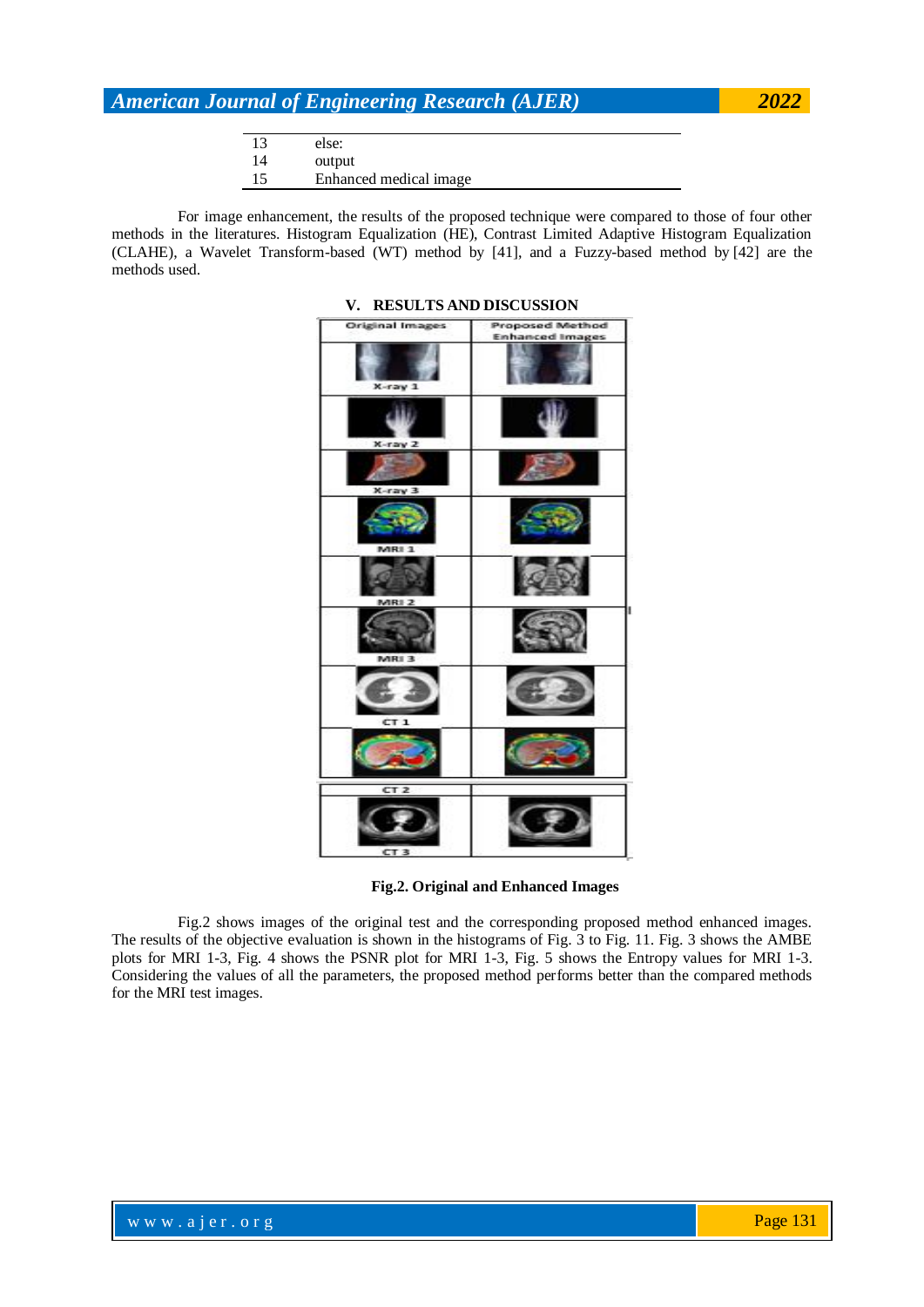





**Fig.4. PSNR Histogram of the enhancement methods for MRI test images.**



**Fig.5. Entropy Histogram of the enhancement methods for MRI test images.**

Fig. 6 shows the AMBE plots for X-ray 1-3, Fig. 7 shows the PSNR plot for X-ray 1-3, Fig. 8 shows the Entropy values for X-ray 1-3. Considering the values of all the parameters, the proposed method performs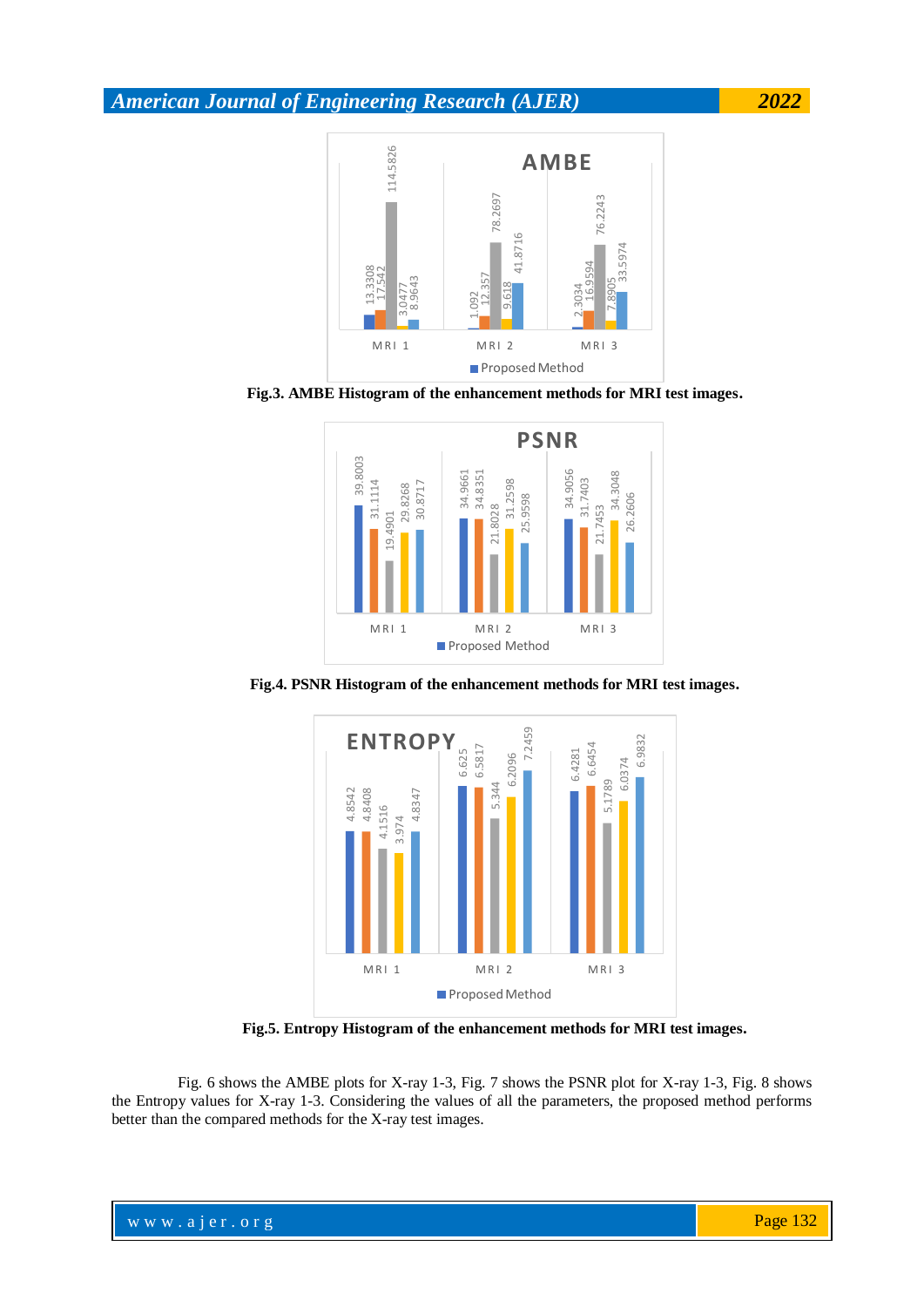

**Fig.6. AMBE Histogram of the enhancement methods for X-ray test images.**



**Fig.7. PSNR Histogram of the enhancement methods for X-ray test images.**



**Fig.8. Entropy Histogram of the enhancement methods for X-ray test images.**

Fig. 9 shows the AMBE plots for CT 1-3, Fig. 10 shows the PSNR plot for CT 1-3, Fig. 11 shows the Entropy values for CT 1-3. Considering the values of all the parameters, the proposed method performs better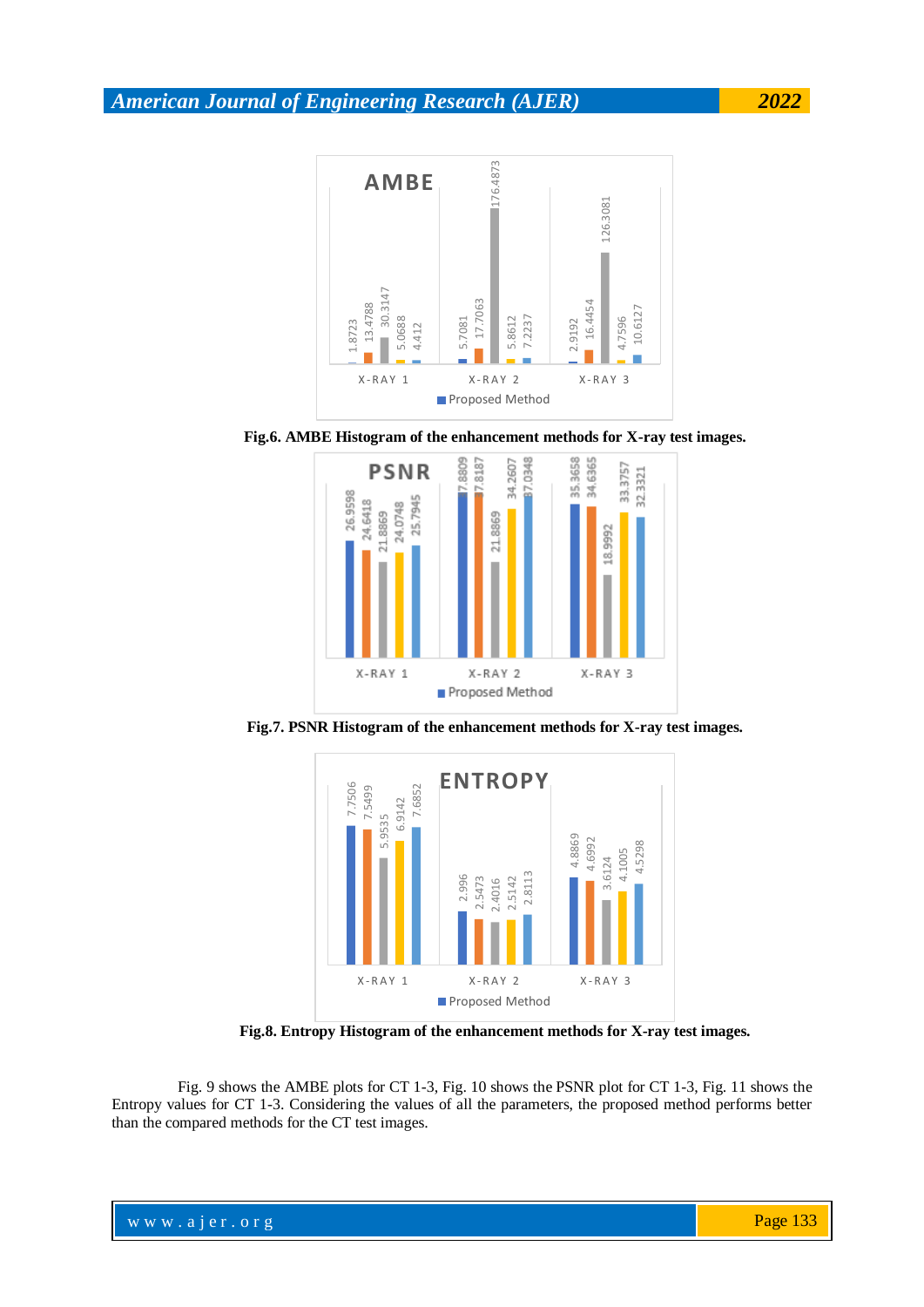

**Fig.9. AMBE Histogram of the enhancement methods for CT test images.**



**Fig.10. PSNR Histogram of the enhancement methods for CT test images.**



**Fig.11. Entropy Histogram of the enhancement methods for CT test images.**

The subjective parameter (visual inspection) performed by ten clinicians chosen at random yields an average percentage opinion score for the nine test images as shown in the multiple bar chart shown in Fig. 12. The overall opinion score is shown in the pie chart of Fig. 13. The opinion score results indicates that the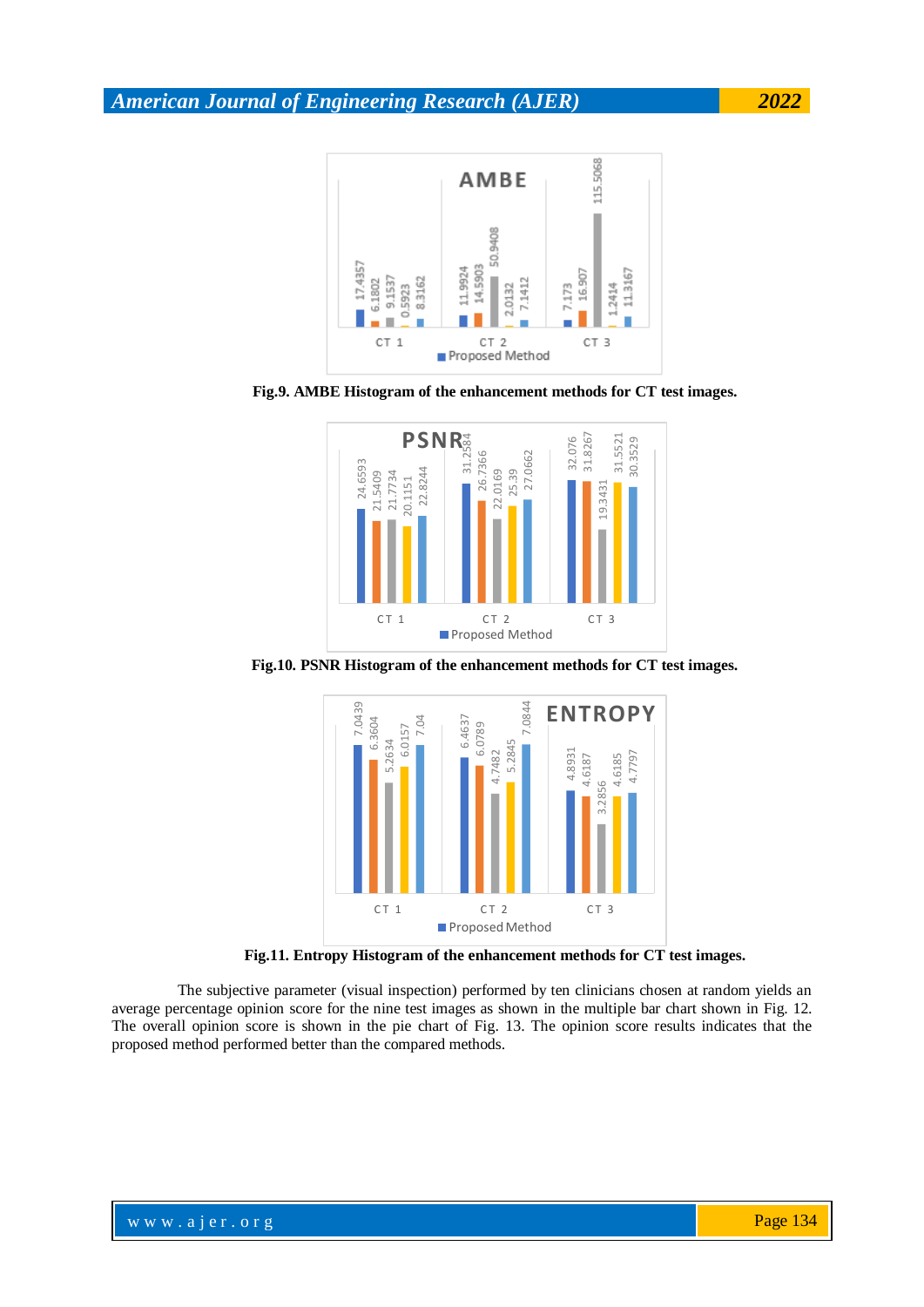

Fig.12. Opinion scores multiple bar chart of the enhancement methods for the test images.



Fig.13. Opinion score piechart of the enhancement methods for MRI test images.

#### **VI. CONCLUSION**

Un-sharp masking is used to improve the input grey scale or V-image, which is then followed by a logarithmic transform and adaptive histogram equalization. If the input image is grey scale, the output image is the new gray scale image. If the input image is in color, the method creates a new HSV image by combining the new V- image with the prior H and S images, which stay unmodified. To create the enhanced color image, the new HSV is converted back to RGB.

The proposed enhancement process does not require the user to specify or alter settings, and it has been demonstrated to function effectively with a variety of medical images, including X-ray, MRI, and CT images. Other conventional methods, such as HE, CLAHE, a wavelet-based methodology, and a fuzzy-based approach, were outperformed by the new method. In comparison to the methods evaluated, it is certainly clear that the images obtained with the proposed method are of higher quality. The proposed enhancement, in particular, results in brighter features in low-energy image regions while having no effect on information in high-energy image regions.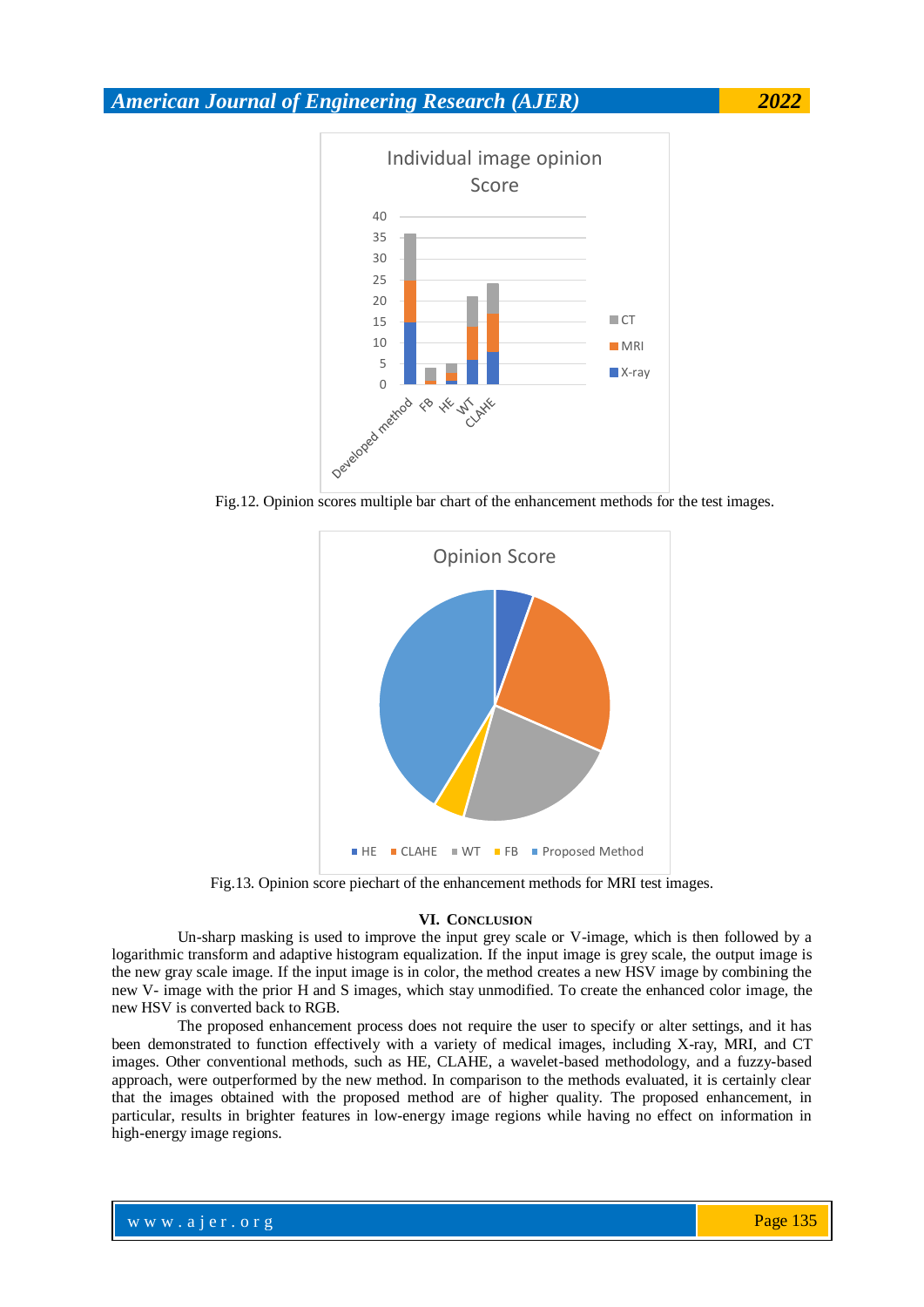#### **REFERENCES**

- [1] Y. Abdallah, "Improvement of sonographic appearance using HATTOP methods," *International Journal of Science and Research (IJSR),* vol. 4, no. 2, pp. 2425-2430, 2015.
- [2] Y. Mohamed, Y. Abdallah and T. Alqahtani, "Research in Medical Imaging Using Image Processing Techniques," in *Medical Imaginig - Principles and Applications*, Z. Xongxia, Ed., IntechOpen, 2019, pp. 1-16.
- [3] Y. Abdallah and R. Yousef, "Augmentation of X-rays images using pixel intensity values adjustments," *International Journal of Science and Research (IJSR),* vol. 4, no. 2, pp. 2425-2430, 2015.
- [4] Y. M. Abdallah, "History of medical imaging," *Archives of Medicine and Health Sciences,* vol. 5, pp. 275-278, 2017.
- [5] Y. Abdallah, An Introduction to PACS in Radiology Service: Theory and Practice, 2012.
- [6] M. Nadrljanski and J. Jones, "X-ray tube," 20 September 2021. [Online]. Available: https://radiopaedia.org/articles/8177. [Accessed 11 January 2022].
- [7] M. C. Chyu, T. Austin and F. e. a. Calisir, "Healthcare engineering defined: a white paper," *Journal of Healthcare Engineering,*  vol. 6, no. 4, p. 635–648, 2015.
- [8] A. P. Dhawan, Medical Image Analysis, 2nd ed., John Wiley & Sons, 2011.
- [9] I. Bankman, Handbook of Medical Image Processing and Analysis, Academic Press, Elsevier, 2009.
- [10] S. J. Preethi and K. Rajeswari, "Membership function modification for image enhancement using fuzzy logic," *International Journal of Emerging Trends & Technology in Computer Science,* vol. 2, no. 2, p. 114, 2013.
- [11] S. S. Agaian, B. Silver and K. A. Panetta, "Transform coefficient histogram-based image enhancement algorithms using contrast entropy," *IEEE transactions on image processing,* vol. 16, no. 3, pp. 741-758, 2007.
- [12] E. Irmak and A. H. Ertas, "A review of robust image enhancement algorithms and their applications," *IEEE Smart Energy Grid Engineering (SEGE),* pp. 371-375, 2016 .
- [13] Z. A. Kadhum, "Equalize the histogram equalization for Image enhancement," *Journal of Kufa for Mathematics and Computer,*  vol. 1, no. 5, pp. 14-21, 2012.
- [14] L. Yaping, Z. Jinfang, X. Fanjiang and S. Xv, "The recognition and enhancement of traffic sign for the computer-generated image," in *Fourth International Conference on Digital Home*, 2012.
- [15] A. Singh, S. Yadav and N. Singh, "Contrast Enhancement and Brightness Preservation Using Global-Local Image Enhancement Techniques," in *Fourth International Conference on Parallel, Distributed and Grid Computing (PDGC)*, 2016.
- [16] J. A. Ojo, I. D. Solomon and S. A. Adeniran, "Colour-Preserving Contrast Enhancement Algorithm for Images," in *EmergingTrends and Advanced Technologies for Computational Intelligence*, vol. 649, L. Chen, S. Kapoor and R. Bhatia, Eds., Springer, Chen, 2016.
- [17] S. Premkumar and K. A. Parthasarathi, "An Efficient Approach for Colour Image Enhancement using Discrete Shearlet Transform," in *Second International Confefrence on Current Trends in Engineering and Technology - ICCTET*, 2014.
- [18] L. Agnello, "Smart Techniques for Fast Medical Image Analysis and Processing," 2015.
- [19] T. Chaira, "Applied Soft Computing," *An Improved Medical Image Enhancement Scheme using Type II Fuzzy Set,* vol. 25, pp. 293- 308, 2014.
- [20] D. Jyoti and V. Rekha, "Biomedical Image Enhancement Using Different Techniques A Comparative Study," in *Biomedical Image Enhancement Using Different Techniques*, Singapore, Springer Nature, 2018, pp. 260-286.
- [21] A. Shinkar and P. Devale, "Contrast Enhancement Technique for Medical Images," in *NCSPA, DYPIET*, Pune, India, 2007.
- [22] L. S. S. Singh, A. K. Ahlawat, K. M. Singh and T. R. Singh, "Fuzzy based Edge Guided Medical Image sharpening Technique using Median filtering Method," *Contemporary Engineering Sciences,* vol. 10, no. 1, pp. 13-28, 2017.
- [23] S. S. Pathak, P. Dahiwale and G. Padole, "A Combine Effect of Local and Global Method for Contrast Image Enhancement," in *IEEE International Conference on Engineering and Technology (ICETECH)*, Coimbatore, TN, India, 2015.
- [24] R. C. Gonzalez and R. E. Woods, Digital Image Processing, 4th, Ed., Pearson, 2018.
- [25] R. Wang and G. Wang, "Medical X-ray Image Enhancement Method Based on TV-Homomorphic Filter," in *2nd International Conference on Image, Vision and Computing*, 2017.
- [26] Naidu, Q. Ayesha, A. Natekar, P. Prajakta and K. e. a. Chaman, "Medical Image Enhancement based on Statistical and Image Processing Techniques," *International Journal of Engineering Research and Technology,* vol. 10, no. 5, pp. 509-515, 2021.
- [27] X. Kai-jian, W. Jian-qiang and C. Jian, "A novel medical image enhancement algorithm based on improvement correction strategy in wavelet transform domain," *Cluster Computing,* vol. 22, no. 5, p. 10969–10977, 2019.
- [28] P. Mei-Sen, T. Jing-Tian and Y. Xiao-Li, " A modifiedadaptive median filter method and its applications in medicalimages," *Biomedical Engineering: Applications, Basis and Communications,* vol. 22, no. 6, pp. 481-488, 2010.
- [29] Z. Qinli, S. Shuting, y. S. Xiao and G. Qi, "A novel method of medical image enhancement based on wavelet decomposition," *Automatic Control and Computer Sciences,* vol. 51, no. 4, pp. 263-269, 2017.
- [30] A. Abudurusuli, A. Ailiminu, A. Aireti, A. Turghunjan and M. Maimaiti, "Medical Image Enhancement Algorithm Based on Histogram Equalization and Dyadic Wavelet Transform," in *CSSE 2020*, Beijing, China, 2020.
- [31] A. Perperidis, D. Cusack, A. hite, N. McDicken, T. acGillivray and T. Anderson, "Dynamic enhancement of B-mode cardiac ultrasound image sequences," *Ultrasound Med. Biol.,* vol. 43, no. 7, pp. 1533-1548, 2017.
- [32] K. Akila, L. S. Jayashree and A. Vasuki, "Mammographic image enhancement using indirect contrast enhancement techniques–a comparative study," *Procedia Comput. Sci.,* vol. 47, pp. 255-261, 2015.
- [33] H. M. Hu, Y. Gao, Q. Guo and B. Li, "A region-based video de-noising algorithm based on temporal and spatial correlations," *Neurocomputing,* vol. 266, pp. 361-374, 2017.
- [34] J. Ko and W. K. Hong, "Inverse sigmoid-based X-Ray image enhancement," *Indian J. Sci.,* vol. 9, no. 47, 2016.
- [35] K. Zhang, H. Wang, B. Yuan and L. Wang, "An image enhancement technique using nonlinear transfer function and unsharp masking in the multispectral endoscope," in *International Conference on Innovative Optical Health Science*, 2017.
- [36] H. K. Verma and S. Pal, "Modified Sigmoid Function based Gray Scale Image Contrast Enhancement using Particle Swarm Optimization," *J. Inst. Eng. (India),* vol. 97, no. 2, pp. 243-251, 2016.
- [37] E. Daniel and J. Anitha, "Optimum wavelet-based masking for the contrast enhancement of medical images using enhanced cuckoo search algorithm," *Comput. Biol. Med.,* vol. 71, pp. 149-155, 2016.
- [38] A. M. Grigoryan, A. Johna and S. S. Agaian, "Color image enhancement of medical images using alpha-rooting and zonal alpharooting methods on 2-D QDFT," in *SPIE Medical Imaging*, 2017.
- [39] W. Rui and W. Guoyu, "Medical X-ray image enhancement method based on dark channel prior," in *5th International Conference on Bioinformatics and Computational Biology*, 2017.